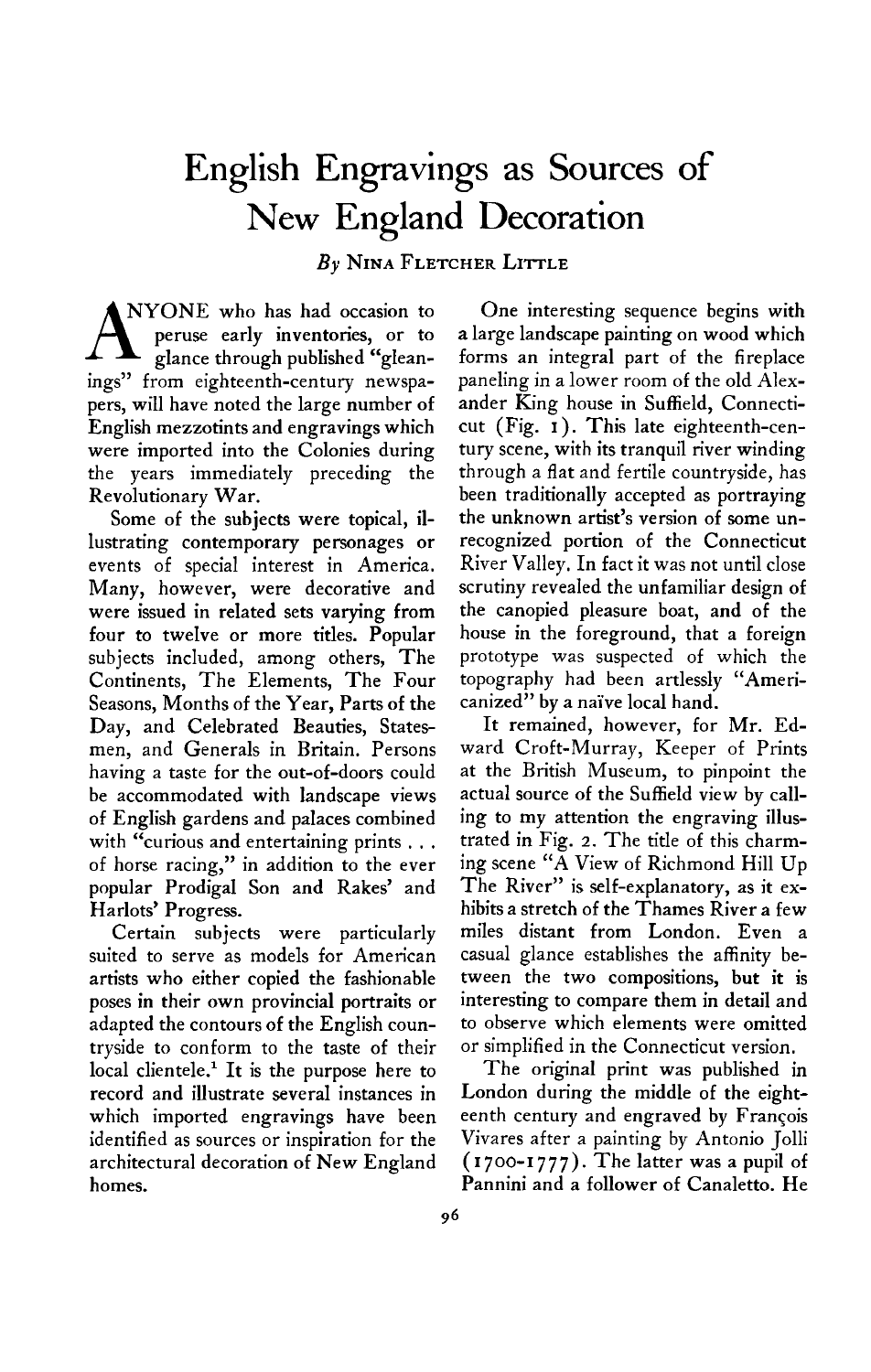

**FIG. I. OVERMANTEL IN THE ALESANDER KING HOUSE, SUFFIELD, CONNECTICUT**  Suffield Historical Society. Photograph from Index of American Design.



FIG. 2. ENGLISH ENGRAVING OF THE THAMES RIVER NEAR LONDON  $\mathbf{C}$  **C**, a  $\mathbf{C}$   $\mathbf{C}$   $\mathbf{C}$  a  $\mathbf{C}$  source is the  $\mathbf{C}$  source of  $\mathbf{C}$   $\mathbf{C}$   $\mathbf{C}$   $\mathbf{C}$   $\mathbf{C}$   $\mathbf{C}$   $\mathbf{C}$   $\mathbf{C}$   $\mathbf{C}$   $\mathbf{C}$   $\mathbf{C}$   $\mathbf{C}$   $\mathbf{C}$   $\mathbf{C}$   $\mathbf{C}$ **.-\uthor's collection.**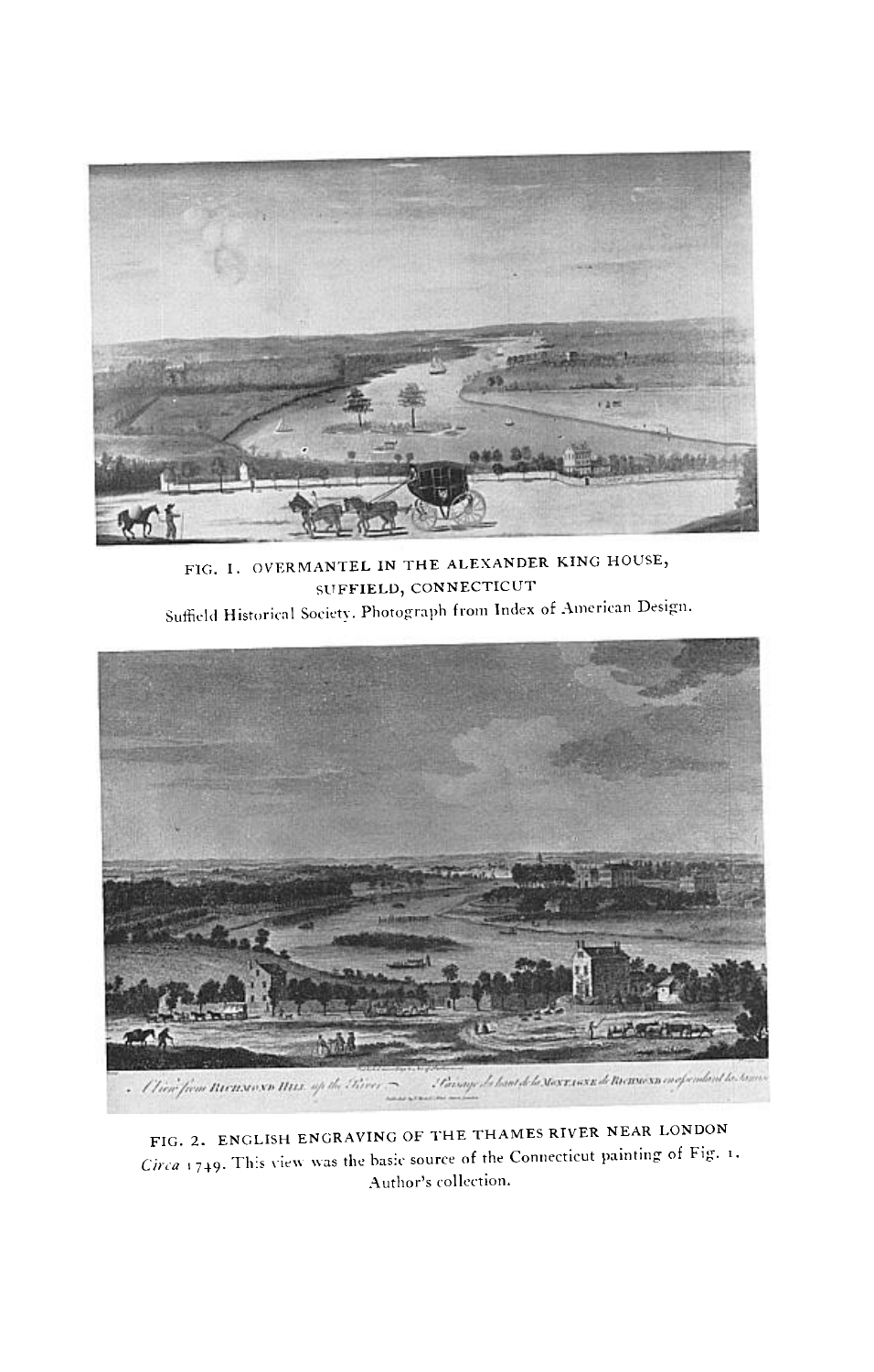

**FIG. 3. PRINT ROOM AT WOODHALL PARK, HERTS., ENGLAND The original drawings for this arrangement still exist \vith a key identifying the subjects, and an inscription on the chimney frieze: "Designed and finished by R. Parker, I 782."**  Photograph copyright Country Life.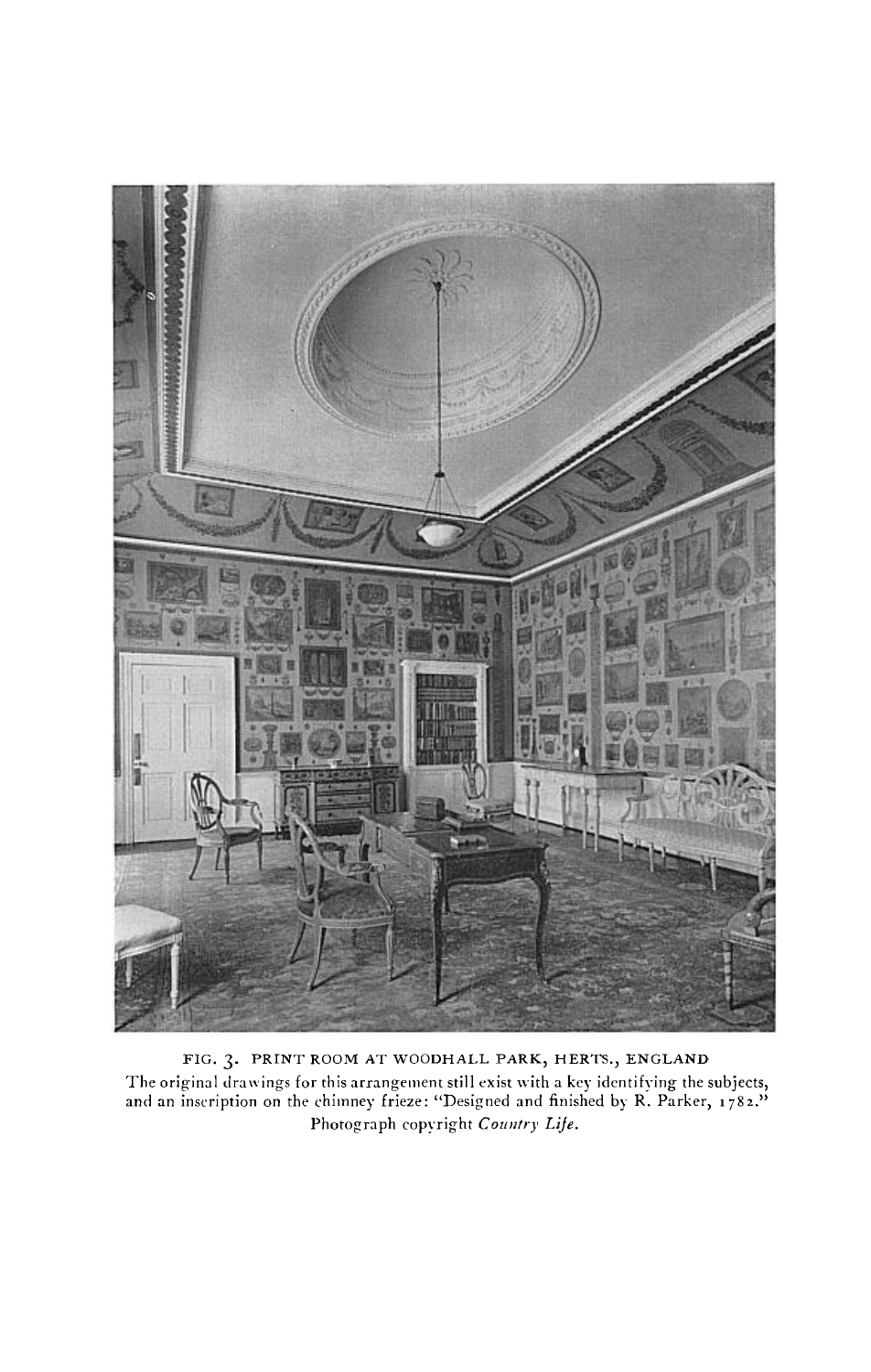**also executed scenes for the London opera, combined with drawings of ruins and topographical landscapes. Vivares ( I 709-1780) was a native of France who passed the greater part of his life in England and eventually became one of the eminent landscape engravers of his time. He was particularly successful with panoramic views of this type, and with plates taken after Pannini and Claude Lorrain.** 

**It now only remains to be proved that examples of Vivares' work could have been seen in America at the period when this overmantel was painted. Fortunately documentary evidence is available in the form of an advertisement that appeared in The New-York Journal or General**  Advertiser on March 16, 1775, which **reads in part: "MINSHULL'S LOOKING**  GLASS STORE, has for sale an elegant as**sortment of Looking Glasses, in oval or square ornamental frames. Birds and baskets of flowers for the top of bookcases, gilt bordering for rooms by the yard. En**gravings by Strange, Wollet, Vivare's & **other eminent masters. [Italics are mine.] I flatter myself that when the difference is settled between England and the Colonies, of having my store constantly sup**plied with the above articles."<sup>2</sup>

**Other instances of engravings serving as sources of New England decoration derive basically from the "print rooms" in English country houses and involve the handsome wallpapers which simulated and elaborated this novel form of trompe l'oeil. In describing Strawberry Hill, his Gothic "castle," Horace Walpole wrote to Sir Horace Mann under date of June**  12, 1753: "The room on the ground **floor nearest to you is a bedchamber, hung with yellow paper and prints, framed in a new manner invented by Lord Cardigan, that is, with black and white borders**  **printed. Over this is Mr. Chute's bedchamber hung with red in the same**  manner."<sup>3</sup>

**In designing a "print room" of this type numerous engravings of various sizes and shapes were trimmed of their margins and then pasted upon a plain colored paper which covered the walls. They were subsequently surrounded with printed paper borders which faithfully imitated molded frames. To complete the illusion the pictures were often "hung" on "ribbons" from simulated nails with dependent miniatures supported below on swagged "chains." Everything was fabricated of printed paper including such added ornaments as busts, plinths, vases, and candelabra which, taken together, produced the handsome effect of an apartment embellished with engravings and sculpture (Fig. 3).** 

**An eighteenth-century description of the English estate of Wanstead written in 1769 provides a contemporary point of view : "We entered a breakfast room, elegant indeed, prints pasted on buff paper with engraved borders, all displayed in a manner which shows great taste. The prints are of the very best masters, and the ornaments elegant."4 Bills for similar treatment of a room at Mersham le Hatch, decorated by Thomas Chippendale's firm in 1767, include cutting out of prints, borders, and ornaments, and hanging them complete at a price of 14 pounds, I o shillings.** 

**Although it is doubtful whether any print rooms in the elaborate English manner were ever installed in this country, the idea was not unknown here. A pertinent advertisement in the Pennsylvania Journal proves that at least one enterprising paperhanger was prepared to attempt this specialized decoration if occasion warranted: "Aug. 25, 1784, Paper**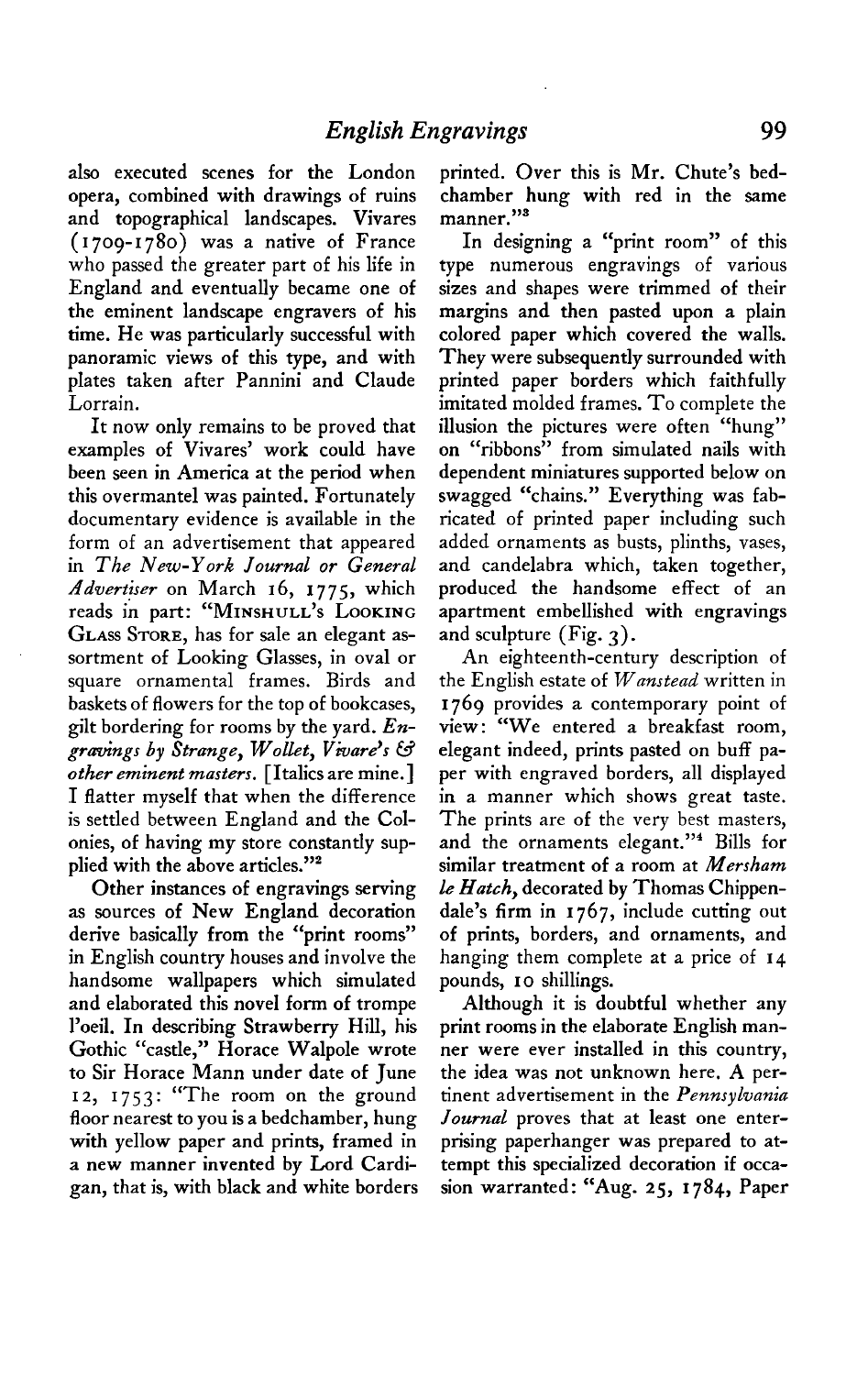

**FIG. 4. WALLPAPER IN THE HALL OF THE JEREMIAH LEE MANSION, MARBLEHEAD, MASSACHUSETTS Circa I 768. Classic scenes enhanced by painted rococo moldings were intended to suggest handsome framed engravings. Marblehead Historical Society. Photograph from S.P.N.E.A.**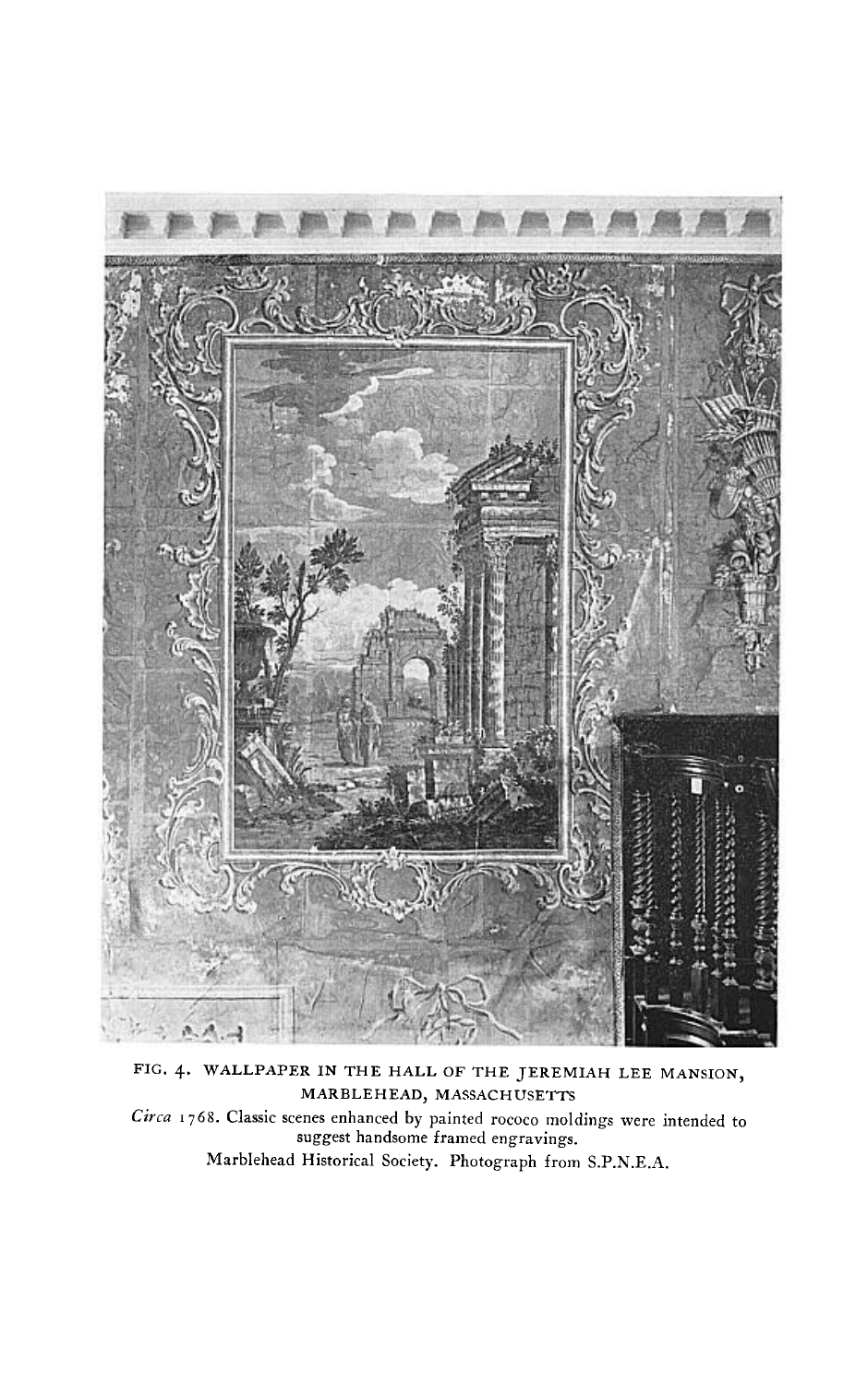**hangings for rooms manufactured by Jo- if any Philadelphia patrons responded to**  seph Dickinson, Manufacturer from Lon**don . . . will superintend or do the business Meanwhile English wallpaper manu-**



**FIG. 5. FRAGMENT OF ORIGINAL WALLPAPER FROM THE MOFFATT-LADD HOUSE, PORTSMOIJTH, NEW HAMPSHIRE Cirra 1763. The design simulates stucco moldings.**  Moffatt-Ladd House, New Hampshire Society of Colonial Dames of America.

**of hanging rooms, colouring ditto plain, facturers were not slow to copy the or [with] any device of prints, pictures, "print room" idea. A very attractive or ornaments to suit the taste of his em- fragment of paper in the Victoria and players."' It would be interesting to know Albert Museum cleverly simulating a**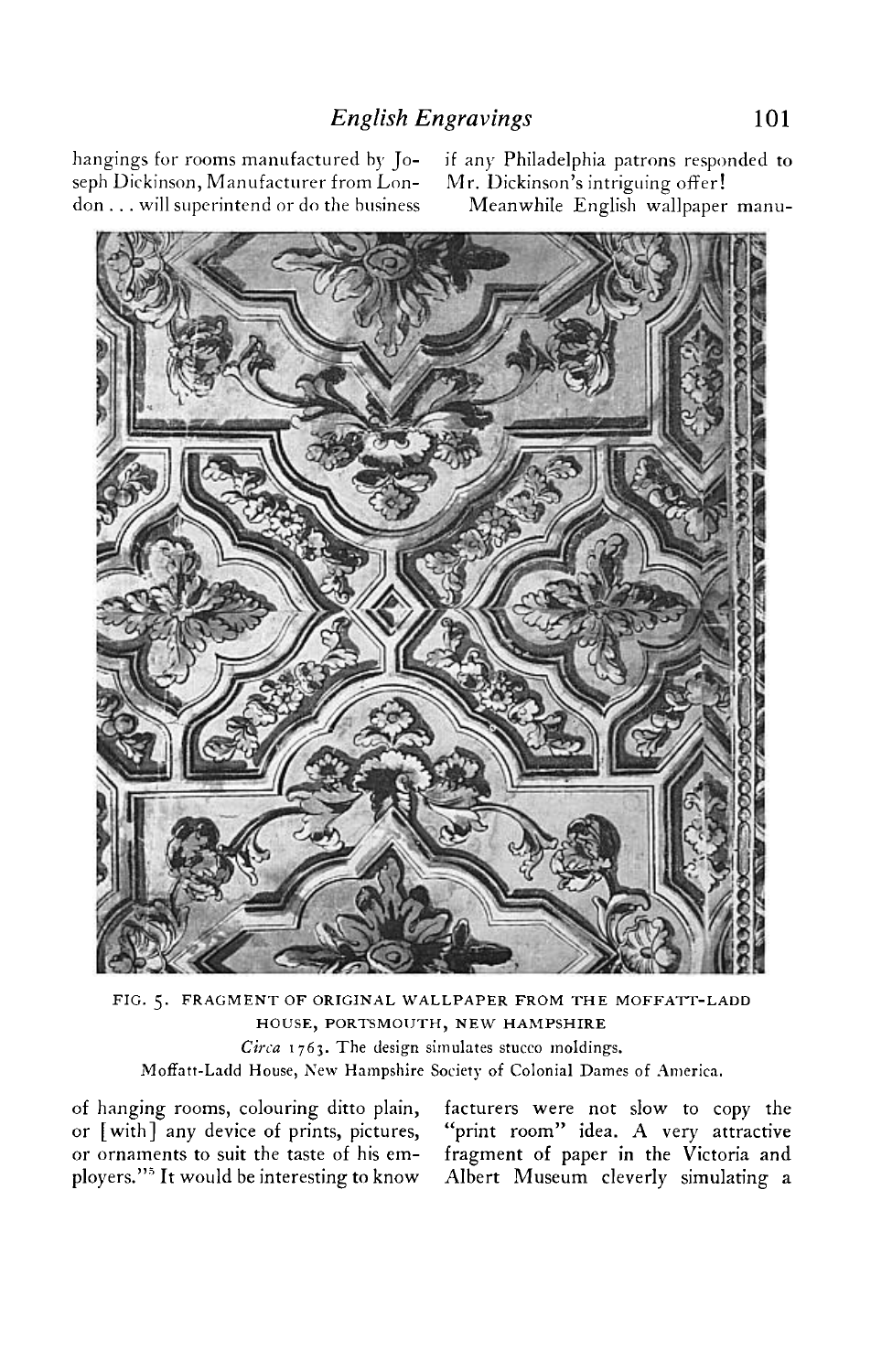**wall hung with engravings is illustrated English theme and many eighteenth-cen-**

**in Nancy McClellan's Historic Wall Pa- tury subjects were based on paintings by pers. Other scenic papers hand painted in the famous sporting artists John Wootton tempora exhibited both classical and and James Seymour. On the staircase at sporting subjects enframed with elaborate Hickstead Place, Bolney, Sussex, are rocaille scrolls which were designed to several large painted wallpaper panels imitate stucco moldings, and were inter- which compare in arrangement and style** 



**FIG. 6. ENGRAVING FROM THE MOFFA?T-LADD HOUSE, AFTER JAMES SEYMOUR With original wallpaper surround, showing where the scenes were incorporated into the background design. Collection of S.P.N.E.A.** 

**spersed with panels of trophies in the sculptural tradition. Several English houses still retain large paper panels on stairways or in halls, and at least two sets came to America before the Revolution. One of these was installed in 1768 in the old Van Rensselaer Manor House in Albany and is now exhibited in the Metropolitan Museum. The other still remains as originally hung in the Jeremiah Lee mansion in Marblehead, Massachu**setts (Fig. 4).<sup>6</sup>

**with those in the Lee mansion, except that at Hickstead some of the scenes are not classic in origin but are copied from Seymour engravings of huntsmen and hounds.' The reverse of these panels bears a printed cypher with the initials G R for Georgius Rex, interlaced and surmounted by a crown. This stamp proves that the required tax of**  $I\frac{1}{2}$  **pence on each square yard of printed, painted, or stained paper had been paid by the manufacturer.** 

**Field sports were, of course, a favorite At the same period in a handsome**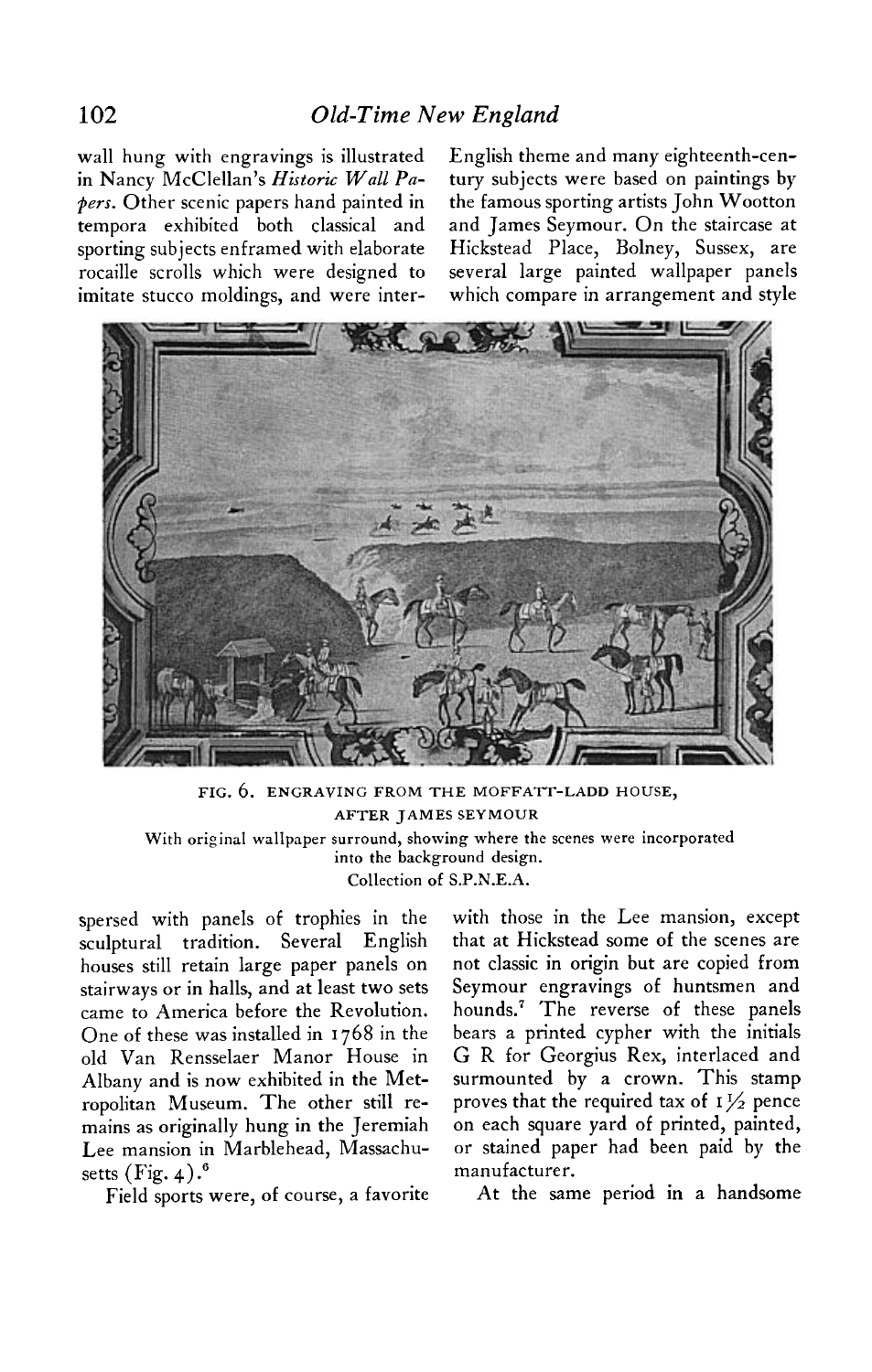**three-story mansion in Portsmouth, New facturers at this time, used as allover Hampshire, now known as the Moffatt- background patterns or as enframements Ladd house, an important wallpaper was for various types of engraved scenes in hung presumably in 1763. Constructed the "print room" manner. Horace Walby John Moff att for his son Samuel upon pole writing further of Strawberry Hill the latter's marriage to Sarah Mason, no refers to a similar effect: "From hence** 



**FIG. 7. IN FULL CHACE, ENGRAVING AFTER JAMES SEYMOUR One of the most popular hunting subjects to reach Colonial America. Author's collection.** 

**expense was spared in its design or fittings, and one would have expected to find there the most fashionable wall hangings**  in the current English taste.<sup>8</sup>

**In "the Yellow Chambr" above the drawing room now hangs a framed sample of this first paper (Fig. 5). Within outlines of black the bold Gothic pattern is printed in buff, dark brown, and gray on a yellow background and is designed to suggest ornamental strapwork. Printed or painted imitations of stucco moldings were much in vogue with English manu-**

**under two gloomy arches you come to the hall and staircase, which is impossible to describe to you, as it is the most particular and chief beauty of the castle. Imagine the walls covered with (I call it paper, but it is really paper painted in perspective to represent) Gothic fretwork."' New England was not behind the times, however. "Gothic Paper Hangings" were being imported into Boston as early as I 764.** 

**A set of four hunting prints also hangs in the yellow chamber of the Moffatt-**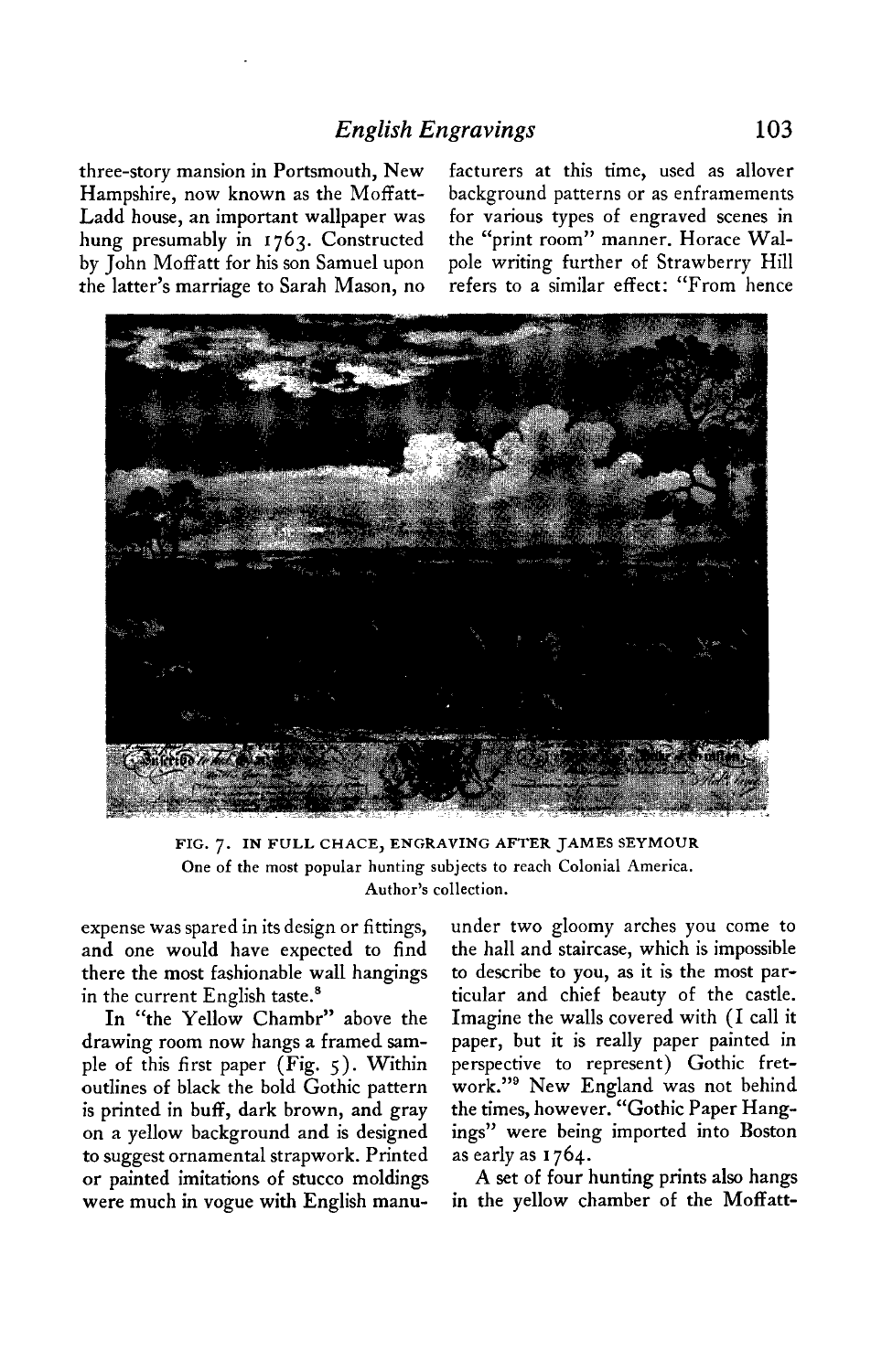

FIG. 8. OVERMANTEL PANEL FROM FRANKLIN, MASSACHUSETTS **Late eighteenth century. A simplified copy of the engraving "In Full Chnce" after James Seymour. Author's collection.** 



FIG. 9. OVERMANTEL PANEL FROM EAST DOUGLAS, MASSACHUSETTS

**Late eighteenth century. This composition is undoubtedly derived from the engraving "In Full Chace," note the group of buildings at left, steeple in center, and running fox. The number of horsemen and hounds has been modified and a new set of houses introduced at right. An interesting example of what an itinerant New England artist could do with an engraved source.** 

**Author's collection.**